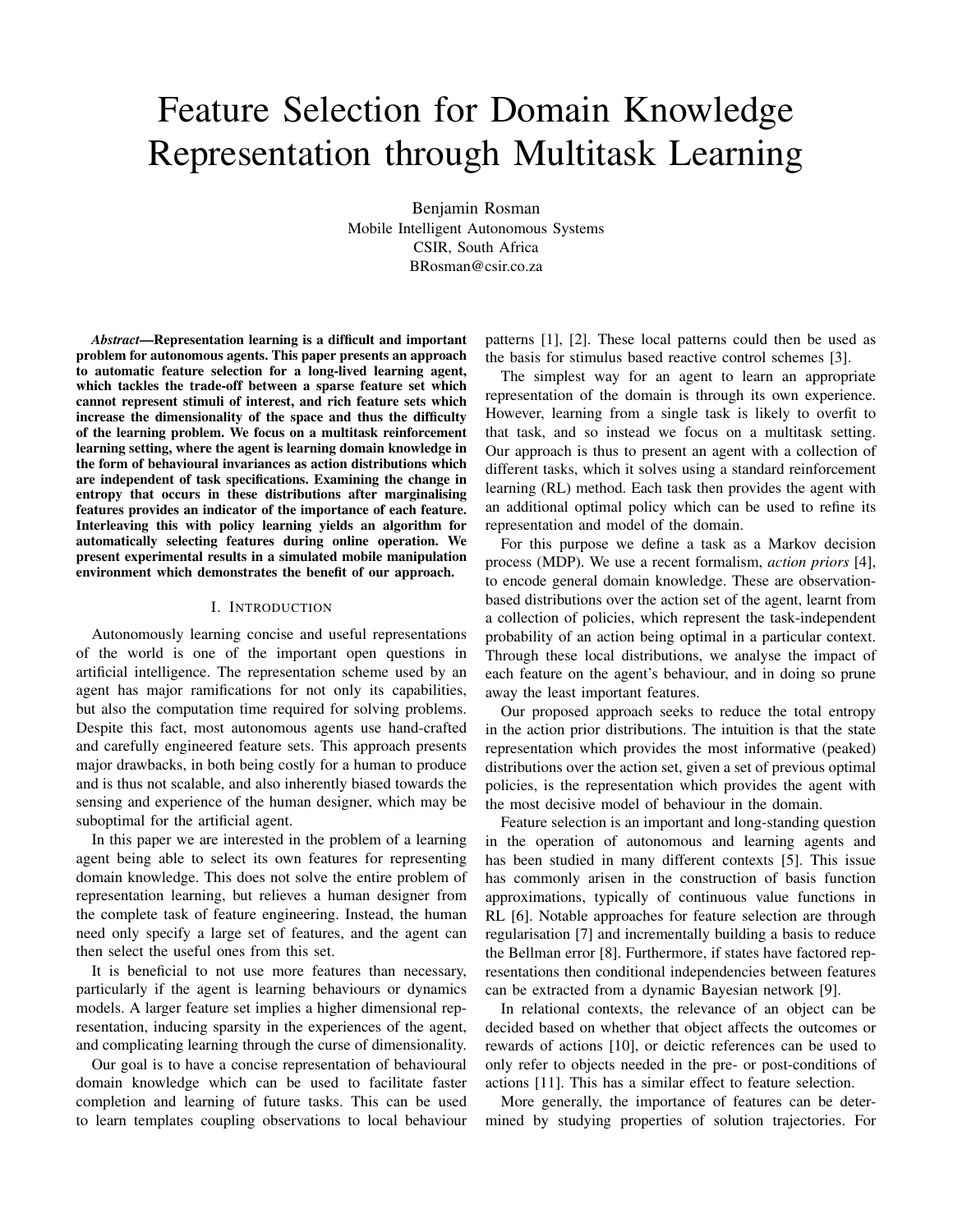example, a feature may be considered irrelevant if it does not affect the policy passing through any state [12], or if there is little conditional mutual information between the return and that feature [13]. Alternatively, the importance of a feature set can also be ascertained by evaluating the performance of classifiers trained on different feature sets [14].

We instead leverage the fact that we are operating in a multitask setting, where feature selection is required for minimising the dimensionality of a domain model. In this way, our novel contribution is to perform feature selection based on commonalities between multiple policies for different tasks in the same domain.

This paper is structured as follows. We first present some reinforcement learning preliminaries in Section II. The learning and using of action priors is then described in Section III. Our approaches to offline and online feature selection using action priors appear in Section IV. Finally, we demonstrate our methods empirically in Section V.

# II. PRELIMINARIES

In keeping with the standard formalism of reinforcement learning (RL), an environment is specified by a Markov Decision Process (MDP):  $(S, A, T, R, \gamma)$ , for S a finite set of states, A a finite set of actions which can be taken by the agent,  $T : S \times A \times S \rightarrow [0, 1]$  the state transition function where  $T(s, a, s')$  gives the probability of transitioning from state s to state s' after taking action a,  $R : S \times A \rightarrow \mathcal{R}$  the reward function, where  $R(s, a)$  is the reward received when taking action a in state s, and  $\gamma \in [0, 1]$  a discount factor.

Now define a domain  $D = (S, A, T, \gamma)$ , and a task as the MDP  $\tau = (D, R)$ . This factorises the environment such that the state set, action set and transition functions are fixed for the domain, and each task varies only in the reward function.

A policy  $\pi : S \times A \rightarrow [0,1]$  for an MDP is a probability distribution over state-action space. The return, generated from an episode of running the policy  $\pi$ , is the accumulated discounted reward  $\overline{R}^{\pi} = \sum_{k} \gamma^{k} r_{k}$ , for  $r_{k}$  being the reward at step  $k$ . The goal of an RL agent is to learn an optimal policy  $\pi^* = \arg \max_{\pi} \bar{R}^{\pi}$  which maximises the total expected return of an MDP, where typically  $T$  and  $R$  are unknown.

Many approaches to learning an optimal policy involve learning the value function  $Q^{\pi}(s, a)$ , giving the expected return from selecting action  $\alpha$  in state  $s$  and thereafter following the policy  $\pi$  [15]. Q is typically learnt by iteratively updating values using the rewards obtained by simulating trajectories through state space, e.g. Q-learning [16]. A greedy policy can be obtained from a value function defined over  $S \times A$ , by selecting the action with the highest value for the given state.

Let a feature  $f_i$  be a mapping from the current state of the agent to a set of values  $\{f_i^{\overline{1}} \cdots f_i^{K_i}\}$ . Let  $\phi$  be a set of these features. We now abuse notation slightly and for a particular feature set  $\phi_i$  we enumerate the possible settings of all its constituent features, such that  $\phi_i = \phi_i^j$  means that the features in  $\phi_i$  are set to configuration j, where these configurations are uniquely ordered such that  $j \in [1, K_{\phi_i}]$ , where  $K_{\phi_i} = \prod_q K_q$ , q runs over the features of  $\phi_i$ , and  $K_q$  is the number of settings for feature q. Observations at a state s are then a vector given by  $\phi(s)$ . Except where ambiguous, we use  $\phi$  to refer to  $\phi(s)$ .

# III. PRIORS OVER ACTION SELECTION

A set of tasks, defined as MDPs, are assumed to exist in a single domain  $D$ , which provides common infrastructure, relating the tasks. We now seek to learn a model of domain knowledge, and in particular a model of "normal" behaviour in the domain. This is learnt from multiple tasks, giving the domain's *action priors* [4]. It is the representation of this model for which we select features.

For an unknown but arbitrary set of tasks  $\mathcal{T} = {\tau}$ , with different reward functions and corresponding optimal policies  $\Pi = {\pi_{\tau}}$ , we learn for each observation  $\phi$  a distribution  $\theta_{\phi}(A)$  over the action set A. This distribution is the action prior, and represents the probability of each action in A being used by a solution policy traversing through a state  $s$  with observations  $\phi(s)$ , aggregated over all states giving the same observations, and tasks  $T$ . These action priors model the local invariant effects of the transition functions drawn from D.

From a set of policies, each selecting actions in the same state s according to different distributions, a state-based model is learnt of typical behaviour marginalised over all known tasks in the domain. Thus, given a state s, if one action is favoured by all trajectories through s, then that action should be preferred by any new trajectory exploring through s. Conversely, any action which is not selected by any trajectory passing through s is likely to have negative consequences, and should be avoided. By studying the policies from multiple tasks, a model of the structure of the underlying domain can be learnt, in terms of identifying the set of local behaviours which are invariant across all tasks in the domain.

#### *A. Learning Action Priors*

Consider a setting in which multiple tasks have been solved in D, each providing an optimal solution policy. For each observation  $\phi \in \Phi$ , we model the action priors  $\theta_{\phi}(a)$ ,  $\forall a \in A$ using a Dirichlet distribution, by maintaining a count  $\alpha_{\phi}(a)$ for each action  $a \in A$ . The initial values of  $\alpha_{\phi}(a) = \alpha_{\phi}^{0}(a)$ are the hyperprior, initialised to any value (zero in this case).

The  $\alpha$ s are learnt by the agent from previous behaviours [4], and updated for each  $(\phi(s), a)$  for a new policy  $\pi$  as

$$
\alpha_{\phi(s)}^{t+1}(a) \leftarrow \begin{cases} \alpha_{\phi(s)}^t(a) + 1 & \text{if } \pi(s, a) = \max_{a'} \pi(s, a')\\ \alpha_{\phi(s)}^t(a) & \text{otherwise.} \end{cases} (1)
$$

 $\alpha_s(a)$  reflects the number of times a was considered an optimal choice of action in state s by *any* policy, added to the hyperprior priors  $\alpha_s^0(a)$ .

The closed form of Equation (1) given policy set  $\Pi$  is

$$
\alpha_{\phi(s)}(a) = \sum_{s \in [s]_{\phi}} \sum_{\pi \in \Pi} U^{\pi}_{\phi(s)}(a) + \alpha^{0}_{\phi(s)}(a), \quad (2)
$$

where  $U_{\phi(s)}^{\pi}(a) = \delta[\pi(\phi(s), a), \max_{a' \in A} \pi(\phi(s), a')]$  for  $\delta[\cdot,\cdot]$  the Kronecker delta function, and  $[s]_{\phi} = \{s' \in S | \phi(s) = \emptyset\}$  $\phi(s')\}$  is the equivalence class of all states with the same observation features as state s. This additional summation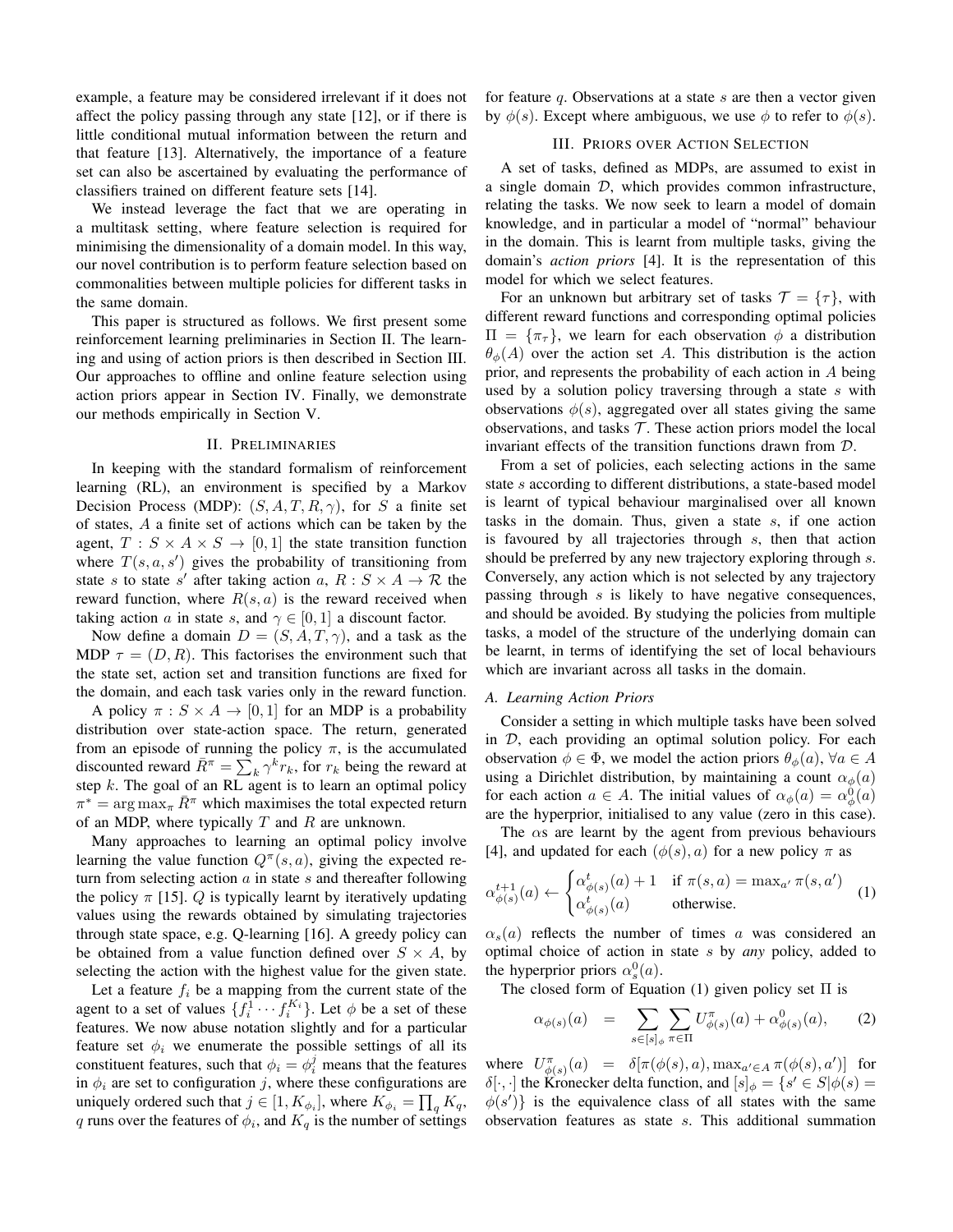occurs because in the general case, the priors from multiple states will map to the same observation based action priors.

To obtain the action priors  $\theta_{\phi}(A)$ , sample from the Dirichlet distribution:  $\theta_{\phi}(A) \sim \text{Dir}(\alpha_{\phi})$ . An action a is selected by sampling from the action prior:  $a \sim \theta_{\phi}(A)$ .

#### *B. Using the Action Priors*

Action priors provide knowledge about which actions are sensible in situations in which there are several choices, and so are useful for seeding search in a policy learning process. We demonstrate this as an exploration process with an adaptation of traditional Q-learning [15], called  $\epsilon$ -greedy Q-learning with Perception-based Action Priors ( $\epsilon$ -QPAP) [4], which is shown in Algorithm 1. Note, in this algorithm,  $\alpha^Q \in [0,1]$  denotes the learning rate, and should not be confused with the Dirichlet distribution counts  $\alpha_{\phi}(a)$ . The parameter  $\epsilon \in [0,1]$  controls the trade-off between exploration and exploitation. Both  $\alpha^Q$ and  $\epsilon$  are typically annealed after each episode.

Algorithm 1  $\epsilon$ -greedy Q-learning with Perception-based Action Priors ( $\epsilon$ -QPAP)

|     | <b>Require:</b> action prior $\theta_{\phi(s)}(A)$                                                                                                    |
|-----|-------------------------------------------------------------------------------------------------------------------------------------------------------|
|     | 1: Initialise $Q(s, a)$ arbitrarily                                                                                                                   |
|     | 2: for every episode $k = 1K$ do                                                                                                                      |
| 3:  | Choose initial state s                                                                                                                                |
| 4:  | repeat                                                                                                                                                |
| 5:  | $\phi(s) \longleftarrow$ observations(s)                                                                                                              |
| 6:  | $a \longleftarrow \begin{cases} \arg \max_a Q(s, a), & \text{w.p. } 1 - \epsilon \\ a \in A, & \text{w.p. } \epsilon \theta_{\phi(s)}(a) \end{cases}$ |
| 7:  | Take action $a$ , observe $r$ , $s'$                                                                                                                  |
| 8:  | $Q(s, a) \longleftarrow Q(s, a) + \alpha^{Q} [r + \gamma \max_{a'} Q(s', a') -$                                                                       |
|     | Q(s,a)                                                                                                                                                |
| 9:  | $s \longleftarrow s'$                                                                                                                                 |
| 10: | <b>until</b> $s$ is terminal                                                                                                                          |
|     | 11: end for                                                                                                                                           |
|     | 12: <b>return</b> $Q(s, a)$                                                                                                                           |

The difference between this and standard  $\epsilon$ -greedy Qlearning can be seen in the action selection step (line 6), consisting of two cases. The first deals with exploiting the current policy stored in  $Q(s, a)$  with probability  $1 - \epsilon$ , and the second with exploring other actions  $a \in A$  with probability  $\epsilon$ . The exploration case is typically handled by choosing the action uniformly from  $A$ , but instead we choose with probability based on the prior  $\theta_{\phi}(a)$  to shape the action selection based on what were sensible choices in the past.

The effect is that the agent exploits the current estimate of the optimal policy with high probability, but also explores, and does so with each action proportional to the number of times that action was favoured in previous tasks. This highlights the assumption that there is inherent structure in the domain which can be identified across multiple tasks.

#### IV. FEATURE SELECTION

# *A. Offline Feature Selection*

The choice of observational features  $f$  is an open question, depending on the capabilities of the agent. Possible features include the state label (complete state description), or any sensory information the agent may receive from the environment. Furthermore, these features can include aspects of the task description, or recent rewards received from the environment.

As a result, in many domains, there could be a large set of observational features. The size of  $\Phi$ , the space of possible mappings, is exponential in the number of features. We are interested in identifying the optimal feature set  $\phi^* \in \Phi$ , which provides abstraction and dimensionality reduction, with a minimal loss of information in the action prior. Finding such  $a \phi^*$  allows for the decomposition of the domain into a set of *capabilities* [2], being recognisable and repeated observational contexts, with minimal uncertainty in the optimal behavioural responses, over the full set of tasks.

We wish to find a feature set which can prescribe actions with the most certainty. To this end, we define the average entropy of an action a for a particular feature set  $\phi$  as

$$
\bar{H}_{\phi}(a) = \sum_{i=1}^{K_{\phi}} P(\phi^i) H[P(a|\phi^i)], \qquad (3)
$$

where  $P(a|\phi^i) = \theta_{\phi^i}(a)$  is the action prior for a particular set of feature values,  $P(\phi^i)$  is the prior probability of those feature values, estimated empirically from the data as  $\frac{\sum_a \alpha_{\phi^i}(a)}{\sum_a \sum_a \alpha_{\phi^i}(a)}$ , and  $H[p] = -p \log_2 p$  is the standard entropy. The prior  $P(\phi^i)$  serves to weight each component distribution by the probability of that feature combination arising in the data.

By summing the average entropy for each action, we define the entropy of the action set A for a feature set  $\phi$  as

$$
H_{\phi} = \sum_{a \in A} \bar{H}_{\phi}(a) \tag{4}
$$

$$
= -\sum_{a\in A} \sum_{i=1}^{K_{\phi}} \frac{\sum_{a'\in A} \alpha_{\phi^i}(a')}{\sum_{j=1}^{K_{\phi}} \sum_{a'\in A} \alpha_{\phi^j}(a')} \theta_{\phi^i}(a) \log_2 \theta_{\phi^i}(a). \tag{5}
$$

The optimal feature set is the feature set which minimises the action set entropy. In this way, what we seek is analogous to the information invariance which is present in the observations of the agent [17]. The problem with this minimisation is that the number of possible feature sets is exponential in the number of features. We therefore present a method, shown in Algorithm 2, which returns an approximate minimal feature mapping  $\tilde{\phi}^*$ . The key assumption of this approximation is that each feature f affects the entropy of  $\theta_{\phi}(a)$  independently, and so we need only select the set of features that each individually decreases the total entropy by more than some amount.

For each feature f from the full feature set  $\phi_{full}$ , we marginalise over that feature and compute the entropy of the remaining feature set. Each of these  $\|\phi_{full}\|$  individual entropy values is compared to the entropy of the full set  $H_{\phi_{full}}$ . The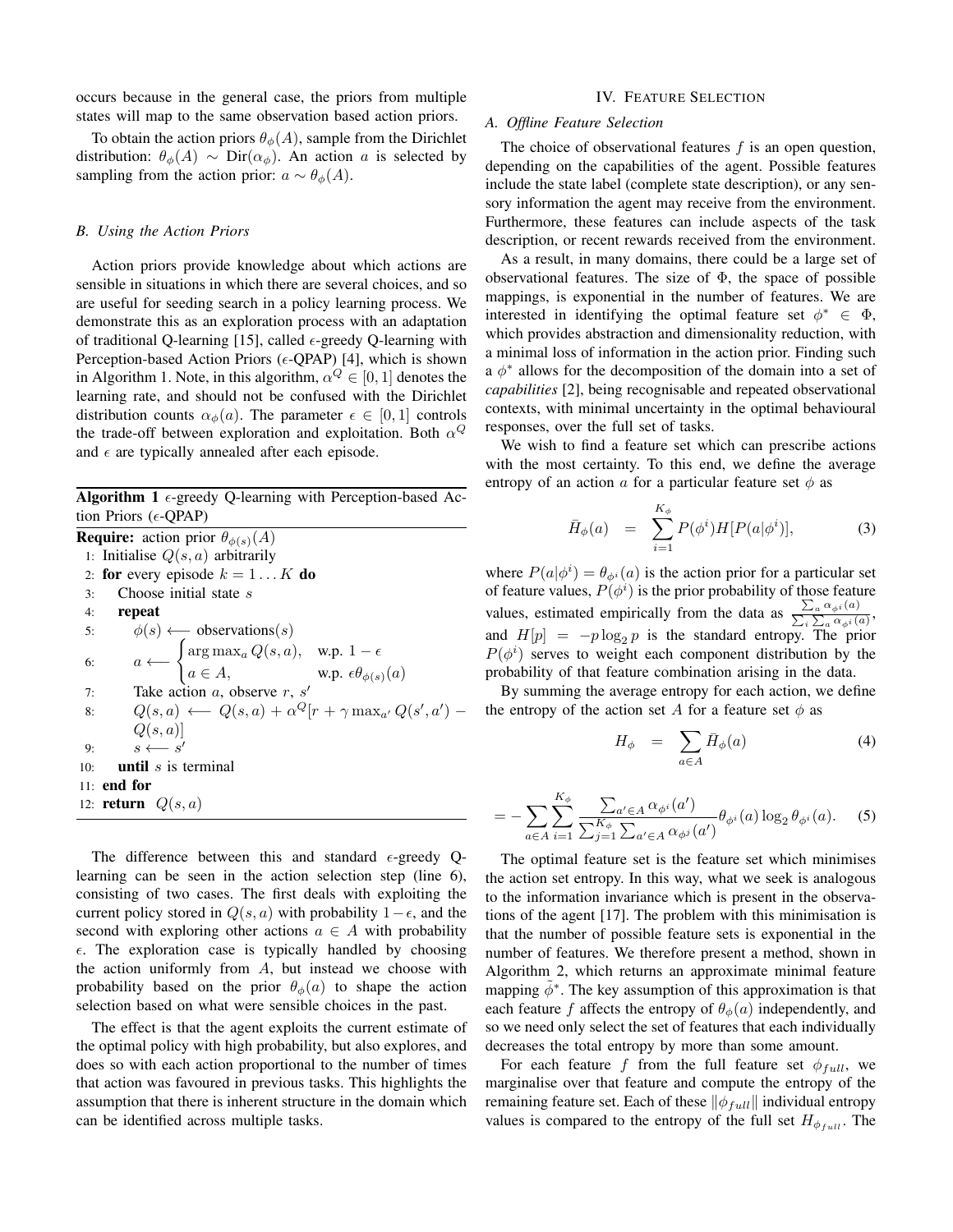greater the increase in entropy resulting from the removal of feature  $f$ , the more important  $f$  is as a distinguishing feature in the action prior, as that feature reduces the overall entropy of the action prior distribution. The feature set chosen is thus the set of all features which, when removed, would result in an entropy increase greater than a threshold  $\omega$ .

# Algorithm 2 Independent Feature Selection

**Require:** feature set  $\phi_{full}$ , entropy increase threshold  $\omega$ 1: Compute  $H_{\phi_{full}}$  by Equation (5) 2: for every feature f in  $\phi_{full}$  do 3:  $\phi_{-f} \longleftarrow \phi_{full} \setminus f$ 4: Compute  $H_{\phi_{-f}}$  by Equation (5) 5:  $\Delta_f \leftarrow H_{\phi_{-f}} - H_{\phi_{full}}$ 6: end for 7:  $\tilde{\phi}^* \longleftarrow \{ f \in \phi_{full} | \Delta_f \geq \omega \}$ 8: return  $\phi^*$ 

If there is a high entropy in which actions should be taken in the context of a particular observation, then there are two possible reasons for this: 1) it may be the case that different tasks use this context differently, and so without conditioning action selection on the current task, there is no clear bias on which action to select, or 2) it may be that this observation is not informative enough to make the decision, providing scope for feature learning. This distinction can only be made in comparison to using the maximal feature set, as the most informative set of observation features. Without ground truth state information, this can only be ascertained through learning. If the observations are not informative enough, then this suggests that additional features would be useful. This provides the agent with the opportunity for trying to acquire new features.

# *B. Online Feature Selection*

Algorithm 3 describes a complete process for performing feature selection on an online agent. The agent is repeatedly presented with a new task, solves that task, and uses the new policy to refine its feature set.

| <b>Algorithm 3 Online Feature Selection</b>                                                               |  |
|-----------------------------------------------------------------------------------------------------------|--|
|                                                                                                           |  |
| 1: Let $\phi_{full}$ be the full feature set                                                              |  |
| 2: Initialise full action prior $\theta_{full}^0$                                                         |  |
| $3: \theta^0 \longleftarrow \theta^0_{full}$                                                              |  |
| 4: for every new task $t = 1, 2, \dots$ do                                                                |  |
| 5: Learn policy $\pi^t$ using prior $\theta^{t-1}$ and Algorithm 1                                        |  |
| 6: Update $\theta_{full}^t$ using $\theta_{full}^{t-1}$ and $\pi^t$ with Eq. (1)                          |  |
| 7: Select features $\phi^t$ from $\theta_{full}^t$ using Algorithm 2                                      |  |
| Extract $\theta^t$ from $\theta^t_{full}$ , marginalising over $f \in \phi_{full} \setminus \phi^t$<br>8: |  |
| $9:$ end for                                                                                              |  |

Given a new task, the algorithm executes four steps. First, a policy is learnt using the current action prior and Algorithm 1. This new policy is then used to update the full prior. From the full prior, select features using Algorithm 2. Finally, extract the action prior using the selected features by means of marginalising over the excluded features.

As the feature selection is done using Algorithm 2, this requires a choice of  $\omega$ . This parameter is domain specific, but in our experiments we automate its selection as the mean of the set of  $\Delta_f$  values, as computed in Algorithm 2.

# V. EXPERIMENTS

# *A. The Factory Domain*

The factory domain is an extended navigation domain that involves a mobile manipulator robot placed on a factory floor. The layout of the factory consists of an arrangement of walls through which the robot cannot move, with some procurement and assembly points placed around the factory. The factory layout changes between tasks (corresponding to different transition functions  $T$ ), to simulate the effect of equipment being moved, or the robot working in several different buildings. Examples of the domain are shown in Figure 1.



Fig. 1. Examples of the factory domain. Grey cells are obstacles, white cells are free space, green cells are procurement points, and red cells are assembly points.

The robot's action set consists of four movement actions (*North*, *South*, *East* and *West*), each of which will move it in the desired direction provided there is no wall in the destination position, a *Procure* action, and an *Assemble* action. *Procure*, when used at procurement point *i*, provides the robot with the materials required to build component i. *Assemble* used at assembly point  $i$  constructs component  $i$ , provided the robot possesses the materials required for component  $i$ . A task is defined as a list of components which must be assembled by the robot. The state describes the position of the robot and the state of assembly of each required component.

The rewards are defined as follows. All movement actions give a reward of −1. Collisions are damaging and so have a reward of −100. *Procure* at a procurement point corresponding to an item in the task definition which has not yet been procured gives a reward of 10. *Procure* executed anywhere else in the domain yields −10. *Assemble* at an assembly point for an item in the list which has already been procured but not assembled gives 10, and any other use of the *Assemble* action gives −10. Successful completion of the task gives 100 and the episode is terminated. The learning algorithm parameters were initialised as  $\gamma = 0.99$ ,  $\epsilon = 0.9$  and  $\alpha^Q = 0.5$ .

# *B. Effect of Different Feature Sets*

Figure 2 demonstrates the performance of agents learning using action priors with different feature sets. Note that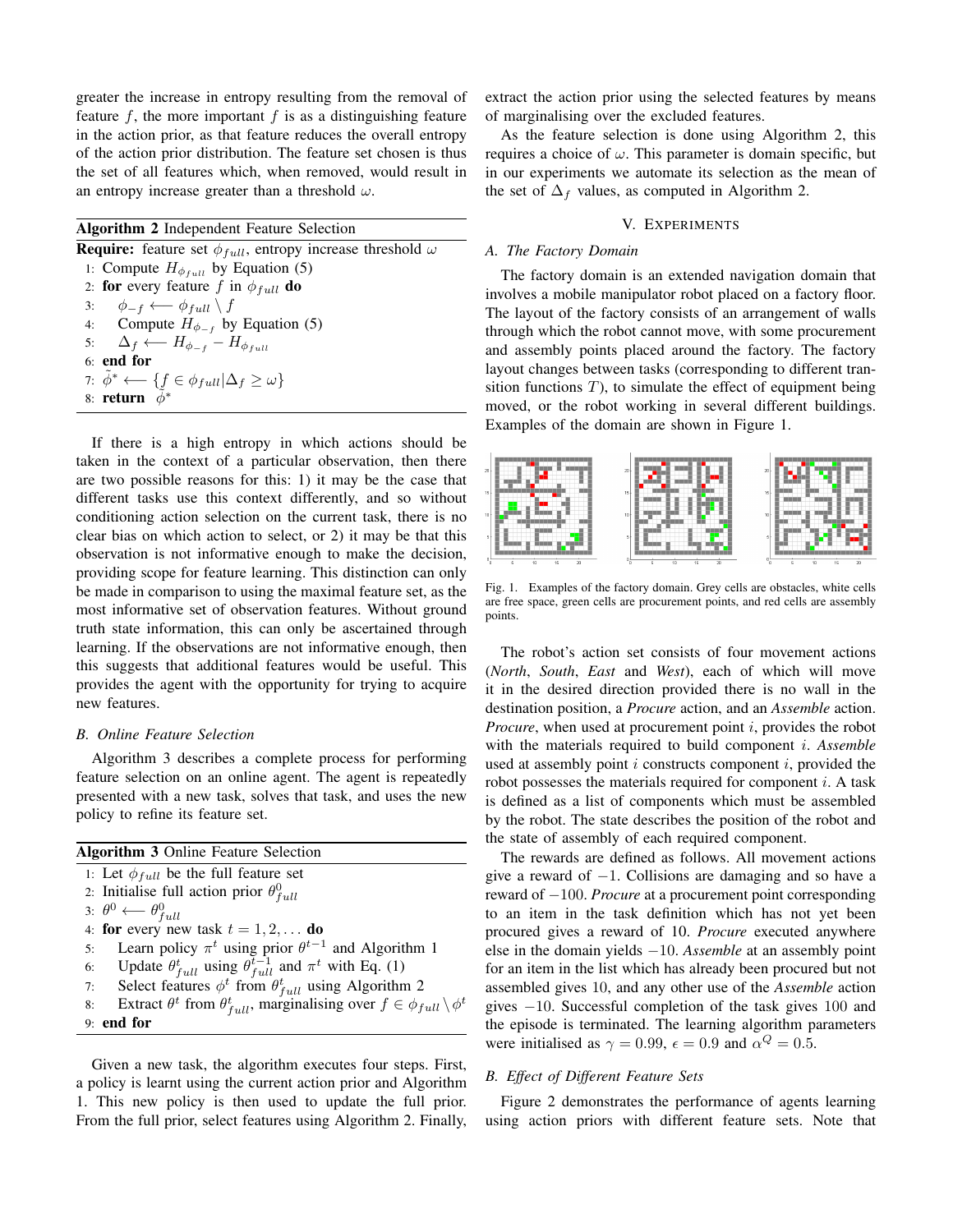uniform priors equate to not using action priors (standard Qlearning). Figure 2 shows the effect of four feature sets:

- $\phi_1$ : Two features: the terrain type occupied by the agent  $(in \{free, wall, procure-point, assembly-point\}), and$ a ternary flag indicating whether any items need to be procured or assembled.
- $\phi_2$ : Four features: the types of terrain of the cells adjacent to the cell occupied by the agent.
- $\phi_3$ : Six features: the types of terrain of the cell occupied by the agent as well as the cells adjacent to that, and a ternary flag indicating whether any items need to be procured or assembled. Note that  $\phi_3 = \phi_1 \cup \phi_2$ .
- $\phi_4$ : Ten features: the types of terrain of the  $3 \times 3$  grid of cells around the agent's current position, and a ternary flag indicating whether any items need to be procured or assembled.



Fig. 2. Comparative performance of Q-learning with uniform priors and four different observation based action priors:  $\phi_1$ ,  $\phi_2$ ,  $\phi_3$  and  $\phi_4$ . The curves show average reward per episode averaged over 10 runs, where the task was to assemble 4 random components. In each case the prior was obtained from 80 training policies. The shaded region represents one standard deviation.

As can be seen, these four observation priors all contain information relevant to the domain, as they all provide an improvement over the baseline. There is however a significant performance difference between the four feature sets.

Surprisingly, Figure 2 shows the most beneficial feature sets are  $\phi_2$  and  $\phi_3$ . The fact that the richest feature set,  $\phi_4$ , did not outperform the others seems counterintuitive. The reason for this is that using these ten features results in a space of  $4^9 \times 3$ observations, rather than the  $4^5 \times 3$  of  $\phi_3$ . This factor of 256 increase in the observation space means that for the amount of data provided, there were too few samples to provide accurate distributions over the actions in many of the observational settings. This illustrates the trade-off between a sparse feature set which cannot capture the required information, and a rich feature set which requires more time for learning.

We identify the set of the most useful features using Algorithm 2. These results, given in Figure 3, show that the relative importance for the ten features (all of which are present in  $\phi_4$ ) are consistent across the four feature sets. As may be expected, the  $\phi_4$  results indicate that the values of the cells diagonally adjacent to the current cell occupied by the agent are relatively unimportant, as they are at best two steps away from the agent.



Fig. 3. Feature importance of each feature in the four different observation based action priors:  $\phi_1$ ,  $\phi_2$ ,  $\phi_3$  and  $\phi_4$ . The spatial features are labeled  $PosYX$ , with  $Y \in \{(U)p, (M)iddle, (D)own\}$  and  $X \in$  ${(L)eft, (M)iddle, (R)ight}.$  The feature Items is a ternary flag, indicating if the agent still needs to assemble or procure any items.

What is surprising at first glance is that neither the value of the cell occupied by the agent, nor the current state of the assembly carried by the agent are considered relevant. Consider the current state of assembly: the feature *items* is actually already a very coarse variable, which only tells the agent that either a procurement or an assembly is required next. This is very local information, and directly affects only a small handful of the actions taken by the agent. Now consider the cell currently occupied by the agent. This indicates whether the agent is situated above an assembly or procurement point. Again, this is only useful in a small number of scenarios. Note that these features are still useful, as shown by the performance of  $\phi_1$  relative to uniform priors.

What turns out to be the most useful information is the contents of the cells to the North, South, East and West of the current location of the agent. These provide two critical pieces of information to the agent. Firstly, they mitigate the negative effects that would be incurred by moving into a location occupied by a wall. Secondly, they encourage movement towards procurement and assembly points. These then constitute the most valuable features considered in our feature sets. This observation is confirmed by the fact that  $\phi_2$ and  $\phi_3$  are near identical in performance.

# *C. Online Feature Selection*

We now demonstrate the performance of the adaptive priors generated through the use of online feature selection in Algorithm 3. This is shown in Figure 4. Note that in the first episode of learning, the performance of the agent with feature selection is actually slightly better than that of the agent with the full prior, again showing the cost incurred through the use of an overly rich feature set. However, this (minor) improvement comes with a considerable decrease in the number of possible